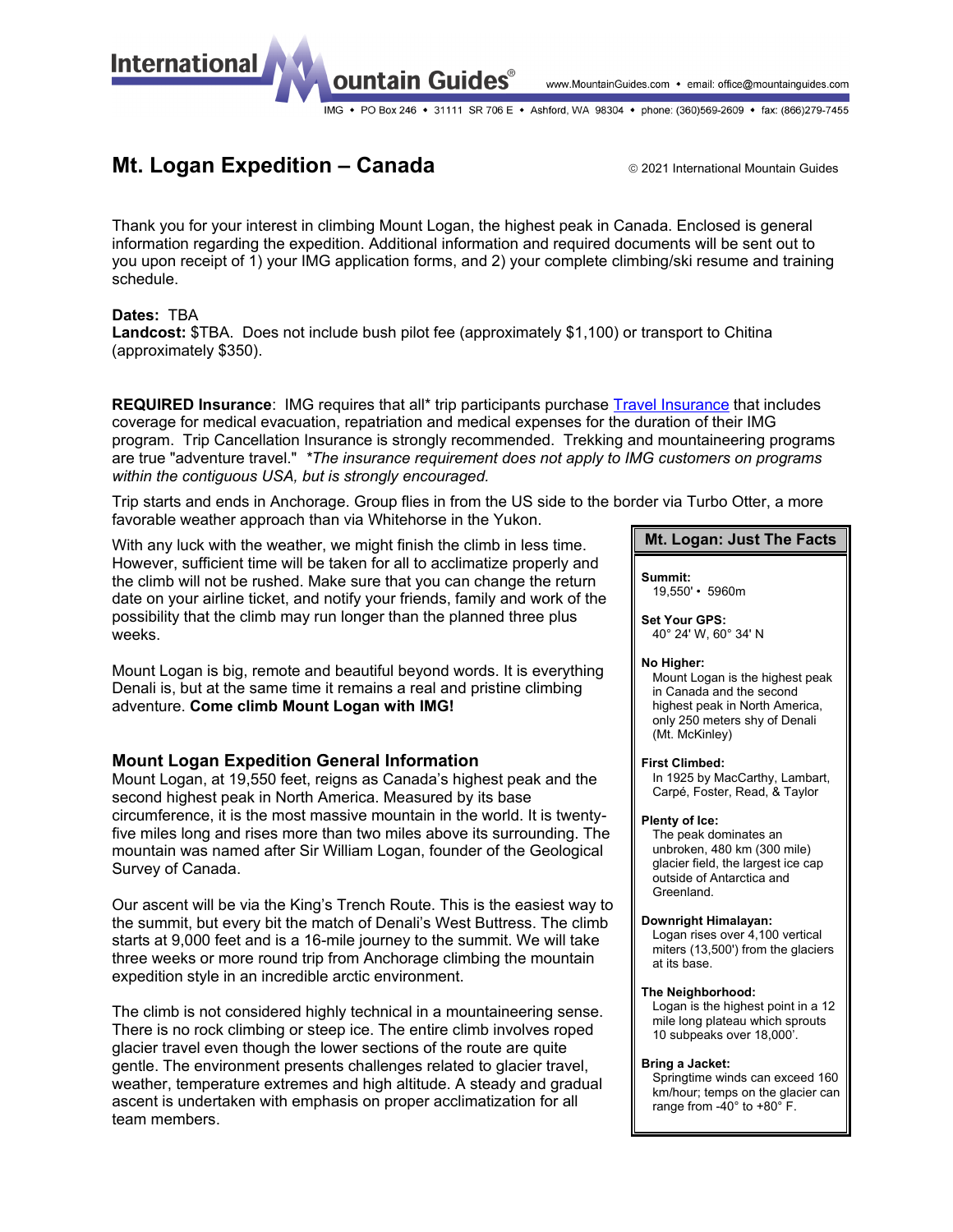Expedition members must have previous glacier experience and be familiar with various snow and ice techniques including: self arrest, cramponing, roped glacier travel, and crevasse rescue systems. Completion of a 5-6 day mountaineering training seminar such as the IMG Mt. Rainier Denali Skills Seminar, Winter Expedition Ascent or the Glacier Skills Seminar or equivalent formal mountaineering instruction is one of the minimum requirements for team membership. In addition, members must have cold weather camping, backpacking and climbing experience in the form of previous high altitude expeditions or extended cold weather trips.

Mt. Logan is very much a ski mountaineer's mountain. The long, gentle approach to King's Col, and the normally smooth, good snow conditions make it infinitely easier on skis. Participants must be strong intermediate to advanced skiers, with prior back country experience. The summit day is a long distance at elevations over 17,000 feet. Skis make the summit much more attainable. For climbers who can ski but have not done any "off-piste" or backcountry skiing with packs, specific lessons and winter training sessions are required in order to bring skis. IMG will be happy to help set up suitable training with our staff or recommend other programs nearer to you.

For those team members who do not have the proper ski expertise, snowshoes will be allowed. A separate rope for snowshoers only will be led by one of the guides.

Applicants must also consider their physical conditioning. The combination of fierce weather, high altitude and heavy loads (50 lbs. plus) require being in excellent shape and good health. A training program emphasizing cardiovascular fitness will help insure the best possible trip for you and increase your value to the team. Work your legs and lungs with exercises including: climbing, hiking, running, cycling, weight training and skiing. Climbing up and down stairs, stadiums and steep hills with a heavy pack are particularly helpful. Long steep training hikes over trails that gain an average of 1,000 feet per mile for four or more miles are also useful.

Ultima Thule Outfitters operating out of their lodge on the Chitina River provide air support. Paul Claus, second-generation bush pilot, is the best in the entire region. Ultima Thule will transport us by auto from Anchorage to Chitina, a five-hour journey across Alaska. From Chitina we will be flown into the Ultima Thule Lodge, a 45-minute trip along the Chitina River. We will spot sheep and perhaps even moose and bison on the flight. The group will spend the night in tents at the lodge, and then prepare for the final hourlong flight to the Canadian border at our Mount Logan base camp at approximately 9,000 feet. There are few more spectacular flights in the world. The Ultima Thule fee is possibly higher than other bush pilots charge, but consider this: The weather on the U.S. side of the border is normally much better than flying in from Kluane Lake. Fewer days are spent waiting to fly **in** and **off** the mountain. Paul Claus flies a Turbo Otter, and can normally fit the entire group and gear in on one flight, thus limiting potential separation of the group. Factor in a week less on your trip, and consider the savings. Ultima Thule is worth their fee.

A list of recommended equipment is attached. Please keep in mind there is no perfect list of gear for as extended and involved a trip as this. Pre-trip planning is a major part of the expedition learning experience. It is very important to have functional gear with which you are familiar. Get out, practice with and use the gear that you plan to bring as much as possible prior to the trip.

The expedition fee includes: IMG leadership (the guides will be AFMGA certified), food (breakfasts and dinners), group equipment (tents, ropes, stoves, fuel, sleds, etc.), and overnight at the Ultima Thule Lodge on our way in and out of the mountain if necessary. Not included: air fare to Anchorage, bush pilot service round trip from Chitina (\$1100 estimate), ground transportation between Anchorage and Chitina (this will be provided for you by Ultima Thule Outfitters, cost \$350 estimate), accommodations and meals while not on the mountain and lunch during the climb (some bulk lunch supplies will be supplied).

*"George takes smaller groups, and I think that makes a big difference. Everyone that I have climbed with on George's expeditions are motivated, enjoy a good challenge, and are fun to hang out with..."* **Example 2** and *are general members and are general members* and *are general members* and *are general members* and *are general members* and *are general members* and *are g* 

For more comments from IMG climbers, please see our website at[: www.mountainguides.com/comments.shtml](http://www.mountainguides.com/comments.shtml)

International Mountain Guides  $\arrow$  [www.mountainguides.com](http://www.mountainguides.com/)  $\rightarrow$  email[: office@mountainguides.com](mailto:office@mountainguides.com)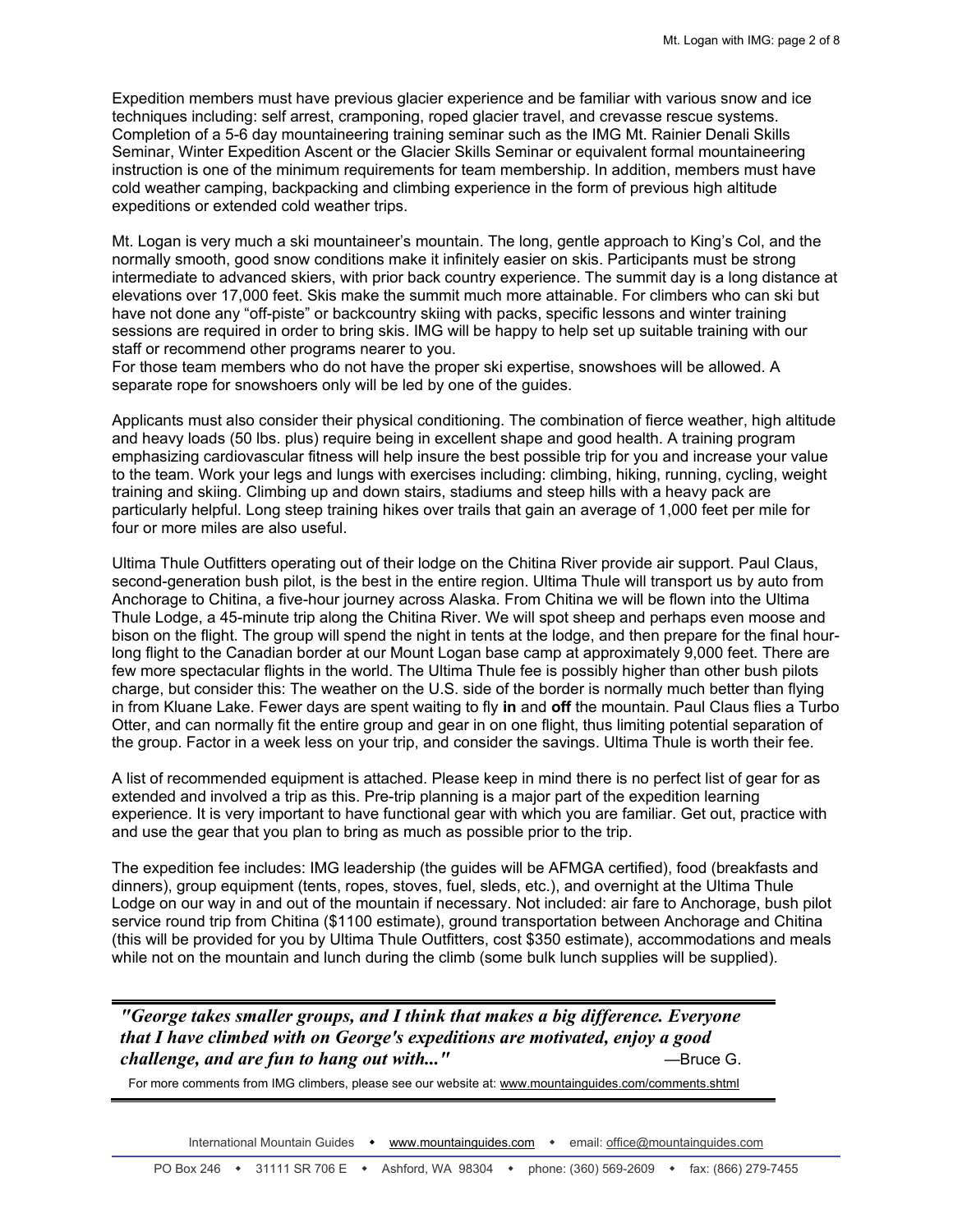# **Thoughts on Expedition Training**

The best training for the mountains is in the mountains. Unfortunately, most people who work a regular workweek are limited to evenings, weekends and vacations for exercise. For this reason it is imperative that your training periods be focused, simulating as closely as possible the mountain environment. Run hills, trying to avoid flat asphalt. If no hills are available nearby, get creative. Run stadium stairs or highrise fire escapes. Whenever possible, get in longer, slower sessions, an hour or more. If you train in the city, get permission to hike up the stairwell of the highest building around. Wear a pack. Time yourself and do as many flights of stairs as possible in an hour's time. Take the elevator down to save your knees. Don't lock yourself into one type of exercise exclusively. Stairmaster devices are a good example. They are easy to cheat on and too specific and even. Get out on steep rugged trails, even if it is only on the weekends.

For the six to twelve months prior to your expedition, you will need to be a bit selfish. You must commit to a regular training schedule and increase your efforts gradually, with the goal of peaking just prior to the start of the trip. Keep a training calendar and record your efforts each day. This is a good way to keep yourself honest and to measure your progress week to week. Don't overdo it at the start. You will lose more if you become injured and have to lay off for several weeks. Start off moderately and build up your training gradually. Do not start a new exercise program without first consulting your doctor.

Learn to make the most of your regular training workouts. You must exercise for an hour to an hour and a half at least three times a week, and preferably more. When running, increase your mileage gradually, working up to at least six miles a session on the hilliest terrain available. Work on your speed until you can run hills at a sub-eight minute pace. Keep your training fun and varied. Bike, swim, play basketball or racquet sports. When confined to the gym, fit in several 20 plus minute sessions on the exercise bike, inclined treadmill, etc. in between your weight training to keep it as aerobic as possible. Definitely exercise your back, shoulders, chest and arms, but focus on your legs. Get some advice from a trainer or physical therapist and work on exercises to strengthen your quads without injury to your knees. Stronger quads will help to support your knees better in other types of training such as running. Work on your hamstrings and calves too. With any weight training I would recommend working up to 3 sets of 12 or more repetitions. Move up in weight only when you can do 3 full sets in good form.

Hike up hills with a pack whenever possible. Start with 30 pounds and work up to 50 plus. Don't try to run, but do stride. Use ski poles to involve the arms for a more complete workout. Pack your pack with a sleeping bag or some type of filler, then put the heavier weights (like full water bottles) close to your upper back. Take it easy on the downhill. Lighten the load if possible.

Whenever the opportunity arises, camp out in cold weather. Practice with your gear combinations. Figure out how your clothing combinations work together and how to use them to regulate your body temperature as you hike. Practice things like adding Gore-Tex pants on over your boots and climbing pants, while wearing gloves. One hint is to add zipper pulls to all of your zippers. Train in your plastic ski boots or mountaineering boots whenever possible and if you have access to snow and snowshoes or skis, train with skis or snowshoes as well. Learn how to pace yourself over a long day of hiking and start to figure out what your food and water requirements are for a stressful day in the mountains. Learn how your gear works and learn how your body works.

The closer we get to departure date, the more important it is to get out on long, slow distance training sessions with lots of hills. However, don't try to cram all of your training into the last two weeks. Ease off a little, and relax. It is important to arrive at the mountain rested and healthy. Avoid exposure to colds and illness if at all possible. A great way to start the climb exhausted and run down physically is to try to do too much last minute business in the days immediately prior to departure. Wind business down early and spend some time with your family and friends. Your body will thank you and so will your teammates.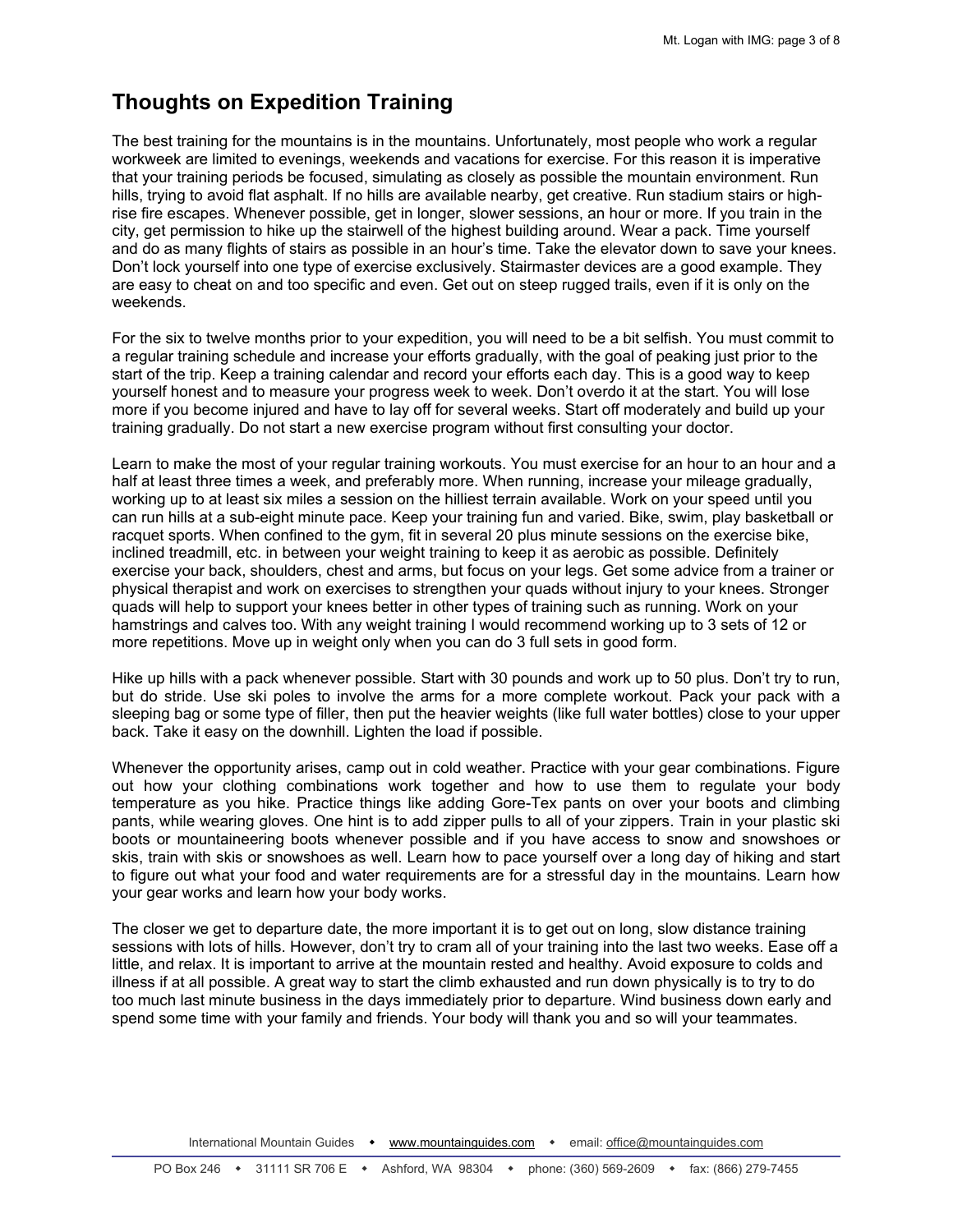## **Itinerary Notes: A message from the Guides.**

Climbing Logan is not like Denali nor should it be a warm-up for it. There is no infrastructure on this mountain. On Logan the team is solely responsible for its own navigation, food, and fuel resources. It is our expectation of you that you carry group loads up to 45lbs minimum and can travel all day and know that you will have to perform in the labor of setting up camp. Rescue is limited due to a lack of clear days for airlift support from the Canadian Parks. Guides have this on the fronts of their minds and are much more conservative than on other Alaskan expeditions. Returning a team member early would be extremely difficult and stall the climb by days. Sitting through foul weather stints and traveling at a conservative enough pace to allow time to complete the trip is the reason for the extended schedule. We aim for solid acclimatization and good recovery for all the members.

The mountain has two main sections. C1-C4 (the lower mountain) and C4 and above (the upper mountain). Getting to C4 is standard Carry, Cache and Move schedule and is very enjoyable for everyone with some of the most amazing views. Above C4 will require good group evaluation, strategy, timing with the weather, and thoughtful route planning. The upper mountain is an Arctic moonscape. The feeling of arriving there is one of great euphoria. Simply staying there one night is worth the trip. Summit day is not technical but is a long day;14km round trip with 2600ft of gain to the  $2^{nd}$  highest peak in North America. Climbing to the summit of Mt. Logan is a prestigious accomplishment and a rewarding journey!

- Since our air taxi is US-based, we will land on the US side of the border. This landing zone is a sixhour sledge from the traditional Canada landing zone. The Canadian weather can sometimes be more problematic, making the US option preferable.
- The camp names are what we American climbers use. These are not standardized.
- This mountain is much colder than the Alaska Range and is more true to Arctic temps (IMG's 2012 expedition experienced -20F with -40 wind chill).

### **Elevations:**

| Chitina                    | 1,300 feet / 400 meters    |
|----------------------------|----------------------------|
| Base Camp LZ               | 8,430 feet / 2,570 meters  |
| Camp 1                     | 8,860 feet / 2,700 meters  |
| Camp 2                     | 10,800 feet / 3,240 meters |
| Camp 3, King Col:          | 13,400 feet / 4,110 meters |
| Camp 4, Football Field     | 15,860 feet / 4,910 meters |
| Prospector's Col           | 18,130 feet / 5,525 meters |
| Camp 5, Plateau High Camp: | 16,900 feet / 5,230 meters |
| Summit                     | 19,545 feet / 5,957 meters |
|                            |                            |

### **Insurance and Travel Arrangements**

We invest in insurance coverage for commercial liability and medical and disability insurance for our employees while participating on our programs. We cannot insure you for your personal needs, but we do expect you to be as fiscally responsible as we are. We require that you insure yourself against potentially expensive difficulties that may arise. First, Trip Cancellation Insurance may provide financial relief should you be forced to withdraw from the program before it even happens. Next, make sure you have adequate Travel Insurance for coverage should you have a problem during the trip. Medical care and evacuation in remote locations can be expensive. We recommend Travelex as a sole provider of [Trip Cancellation and](http://www.mountainguides.com/travel-insurance.shtml)  [Travel Insurance.](http://www.mountainguides.com/travel-insurance.shtml)

International Mountain Guides has worked closely with various travel agents throughout the years and are happy to make recommendations to our customers based on their needs once confirmed on a program.

*"To me, so far, it's the quality of the guides that represent the distinguishing mark of IMG within the industry. It is quite clear that emphasis is placed in selecting professionals who not only know their stuff inside-out on the slopes, but who also can relate well to the climbers on a personal level, identify challenges and support the climber(s) in overcoming them... Again, an incredible experience, and I look forward to my next climbs with IMG..."* —Sven S.

For more comments from IMG climbers, please see our website at: [www.mountainguides.com/comments.shtml](http://www.mountainguides.com/comments.shtml)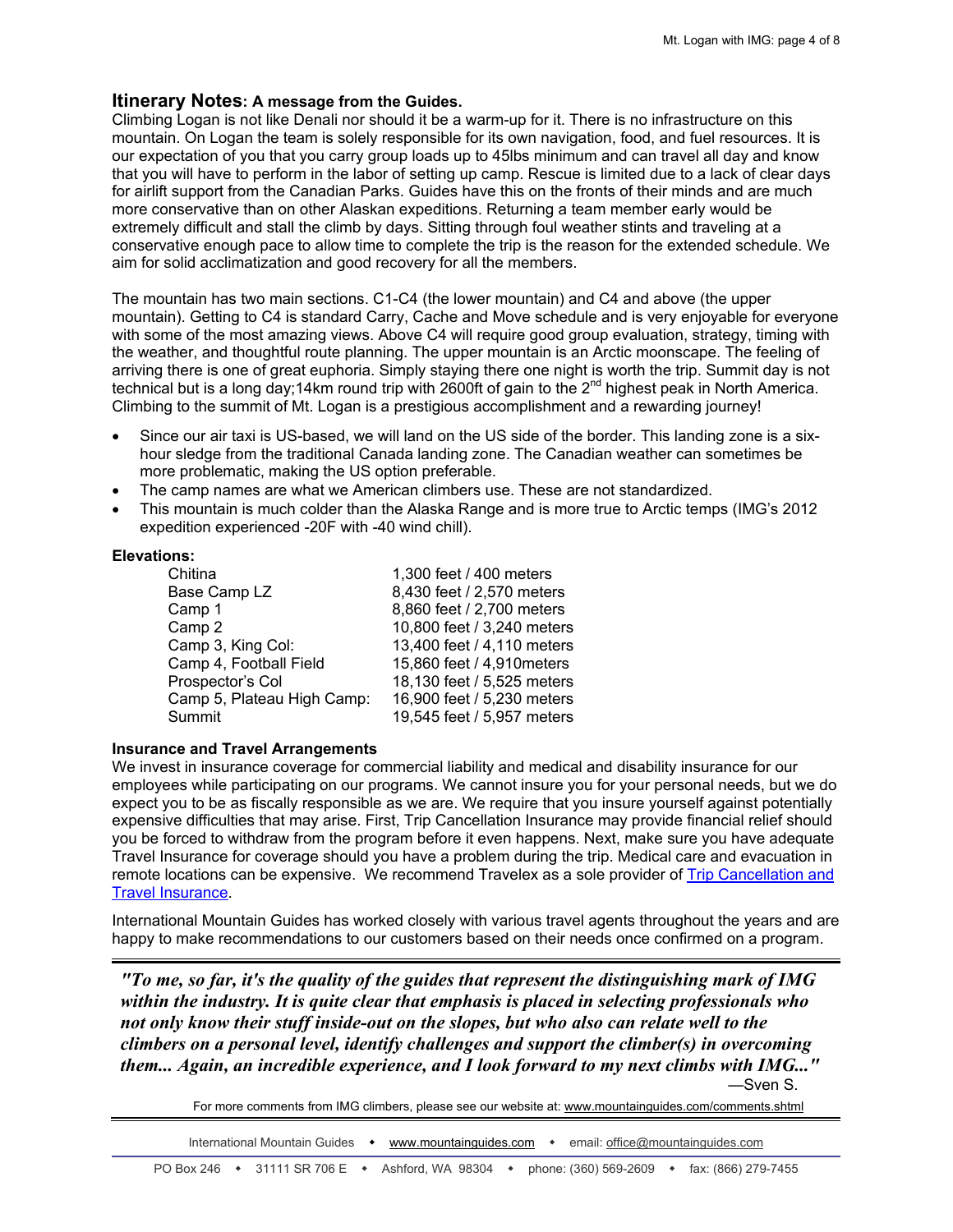# **Mt. Logan Itinerary**

- **Day 1** The group will meet in Anchorage on the **afternoon of the starting date** of the expedition. Arrangements will be made for us to spend the night at a local bed and breakfast (name and location to be announced). The cost of this will be up to each individual, and will be in the range of \$60-\$100. We will meet at the bed and breakfast as our flight arrivals permit. The evening will be the last opportunity to pick up additional food items or gear for the trip. There are two climbing stores nearby, REI and Alaska Mountaineering and Hiking.
- **Day 2** Early breakfast and departure for Chitina. Transportation to Chitina will be prearranged and will cost each individual approximately \$350 round trip. The drive to Chitina is spectacular and takes about 5 hours with a lunch stop on the way. At the Chitina airstrip, the bush pilot will pick us up and may shuttle us to his wilderness lodge, about 45 minutes flying time up the Chitina River. The night will be spent in tents at the lodge and we will be provided with dinner and breakfast. The other option is to be flown straight on to the glacier the first day. This will be solely at the bush pilot's discretion.
- **Day 3** Weather permitting, we will fly to our landing site on the American side of the border on the Quintino Sella Glacier (8,400') and establish a Base Camp. We'll do a single carry to C1. A six and a half hour, night-schedule haul on lower angle glacier to the Entrance of the King's Trench. A long heavy day but doable for everyone.
- **Day 4** Single carry up from C1 to the first major hill in the route and cache a load. Continue to C2 up the King's Trench. Place camp on the climbers left side of the valley to avoid serac avalanches.
- **Day 5** Drop down to pick up cache.
- **Day 6** Rest day, C2.
- **Day 7** Carry the 4.5 kilometers to C 3 (13,400'), just below King Col. Drop cache, start building camp, then return to C2.
- **Day 8** Move to C3 at King Col.
- **Day 9** Rest at C3. Cache skis here if members are unable to downhill ski and sideslip backcountry conditions in a fixed heel alpine set up with a heavy pack and no sled. If not continue on snowshoes.
- **Day 10** Carry to 15,300 feet. From King Col head up the McCarthy Gap, a 1,500-foot high slope with angles of up to 45 degrees. The slope out of King Col is the steepest pitch of the climb; this does not involve technical climbing. Make a cache at Camp 4, prep the camp walls, and return to King Col.
- **Day 11** Move to C4 on the Football Field.
- **Day 12** Rest and acclimatize. Finish the camp walls.
- **Day 13** Carry to Prospector's Col at 18,000 feet and leave a cache. Return to C4. A tough day at altitude.
- **Day 14** Move to Camp 5 on the summit plateau. We'll grab 5 days of food at Prospector's Col along the way before descending to camp on the great ice plateau. This is incredibly committing. Every individual needs to have perfect acclimatization. Deterioration in any member's condition once crossing over could be serious. An individual with acute AMS would have to travel 3+ Km and ascend 1200ft+ in order to evacuate. This is the most important camp on the mountain to protect with full walls. The expectation of all team members is to work and make camp first then evaluate time and energy for a summit bid. If we are expecting to be hit by bad weather or are waiting out a low pressure system, double row walls are recommended. 50-100mph winds are commonplace.
- **Day 15** Rest day at camp, and finish fortifying the walls.
- **Day 16-20** Possible summit days. It is a long, high altitude walk of 3 4 miles to the summit from high camp. It is not difficult terrain, but a very demanding day of 9-11 hours. Return to camp 5.
- **Day 21** Climb back over Prospector's Col and descend to C4.
- **Day 22** Rest at C4
- **Day 23** Descend to C2 or Lower
- **Day 24** Travel to the US landing site. We'll collect caches along the way. At Camp 2 we'll switch back to night schedule for the lower-elevation travel to the landing site and food cache.
- **Day 25** Fly to Chitna, travel to Anchorage with a late evening arrival. Evening flight home if possible.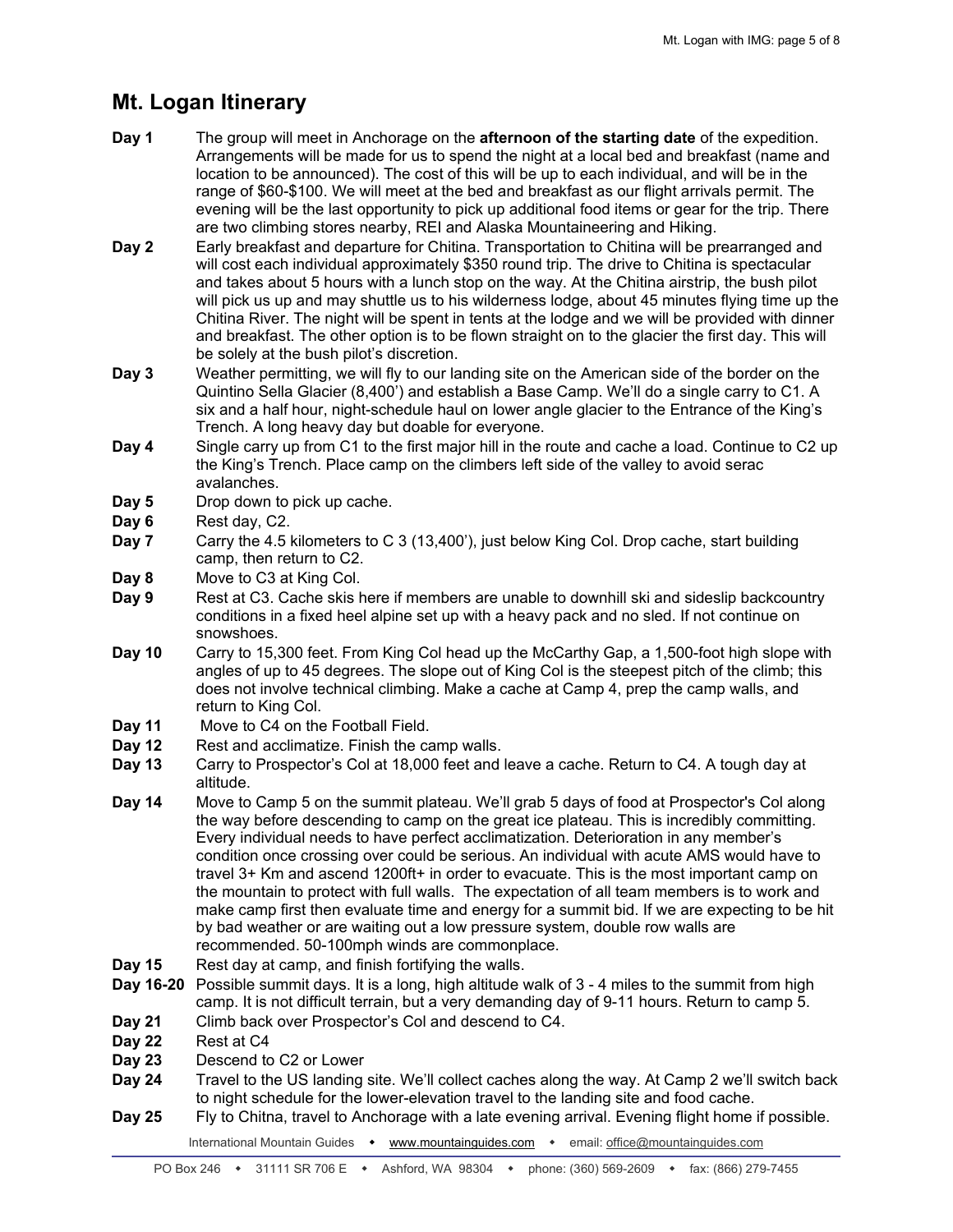**Please note:** The above itinerary is only a guideline. The climbing time is very similar to Mt. McKinley. If all goes well, we could very well do the entire climb in not much more than two weeks. If there are stormy periods, as we should expect, it may take up to three weeks to accomplish the climb. In extreme weather, we must be prepared to take as long as 25 or more days. There are no guarantees. Our rate of ascent will be calculated to give the team the best possible chance to acclimatize properly and have their best chance at the summit. Do your part by preparing as carefully as you can and coming in the best shape of your life.

# **Mt. Logan Required Personal Equipment List**

- $\Box$  Expedition quality plastic double boots or Ski Mountaineering boots: with expedition (closed cell foam- Intuition brand) liners (Koflach, Scarpa, La Sportiva, Millet, Asolo, Lowa)
- $\Box$  Wool or partial synthetic socks: 4 total sets of socks and liners.
- $\Box$  Expedition Overboots: 40 Below neoprene are the best. Get the snuggest fit possible.
- $\Box$  Longiohn bottoms and tops: one pair lightweight and one pair expedition weight.
- $\Box$  Soft shell climbing pants
- $\Box$  Soft shell jacket
- $\Box$  Waterproof/breathable jacket with attached hood
- $\Box$  Waterproof/breathable pants or bibs: must have full or 3/4 length side zips.
- Expedition weight down parka: Doesn't have to be Gore-Tex, but must be **very** warm and cut **large** to fit over all other insulating layers.
- $\Box$  Insulated climbing pants. Lightweight down or synthetic fill pants with side zippers.
- □ Wool or fleece ski hat
- $\Box$  Balaclava face mask or neck gaiter (full coverage for face)
- $\Box$  "Buff" brand face mask
- $\Box$  Mid-weight insulated touring gloves
- $\Box$  Heavyweight insulated Gore-Tex ski or climbing gloves such as the Outdoor Research Alti Glove.
- $\Box$  Expedition over mitts with heavy mitt liners or synthetic fill insulation. OR Alti Mitt.
- $\Box$  Gaiters: for low on the mountain when overboots are not necessary.
- $\Box$  Sun hat or baseball cap
- $\Box$  Bandanna for additional sun protection
- $\Box$  Glacier glasses with side shields or full wrap around for complete side protection. The best you can get. Bring prescription glacier glasses if you wear them, not just contacts.
- $\Box$  Ski goggles: double lens only
- $\Box$  Synthetic camp booties
- $\Box$  Therm-a-Rest pad: 3/4 or full length.
- $\Box$  Closed cell foam pad: RidgeRest or similar.
- Expedition sleeping bag: A -40 degree F. Gore-Tex or water repellant nylon covered down bag is highly recommended. Stuff it in a compression stuff sack to minimize bulk.
- Internal frame backpack: very large, up to 7,000 cubic inch or 100L capacity. Bring side pockets and any necessary straps for securing pads and group gear.
- Nylon duffel bag: for containing all gear carried on your sled. A Large, **lightweight** one is best.

The REI Classic XL Duffel is a good example.

- $\Box$  Ice axe: 70 cm. with leash
- $\Box$  Crampons: A 12 point crampon that is compatible with your overboot. Normally bindings with plastic toe and heel pieces are best. Make sure you test your overboot and crampon combination in advance!
- $\Box$  Ski mountaineering Skis: "Randonee" type skis and bindings that are compatible with your double boots or ski mountaineering boots. You may have to substitute warm supergaiters for overboots to fit your ski bindings. Climbing skins are necessary as well.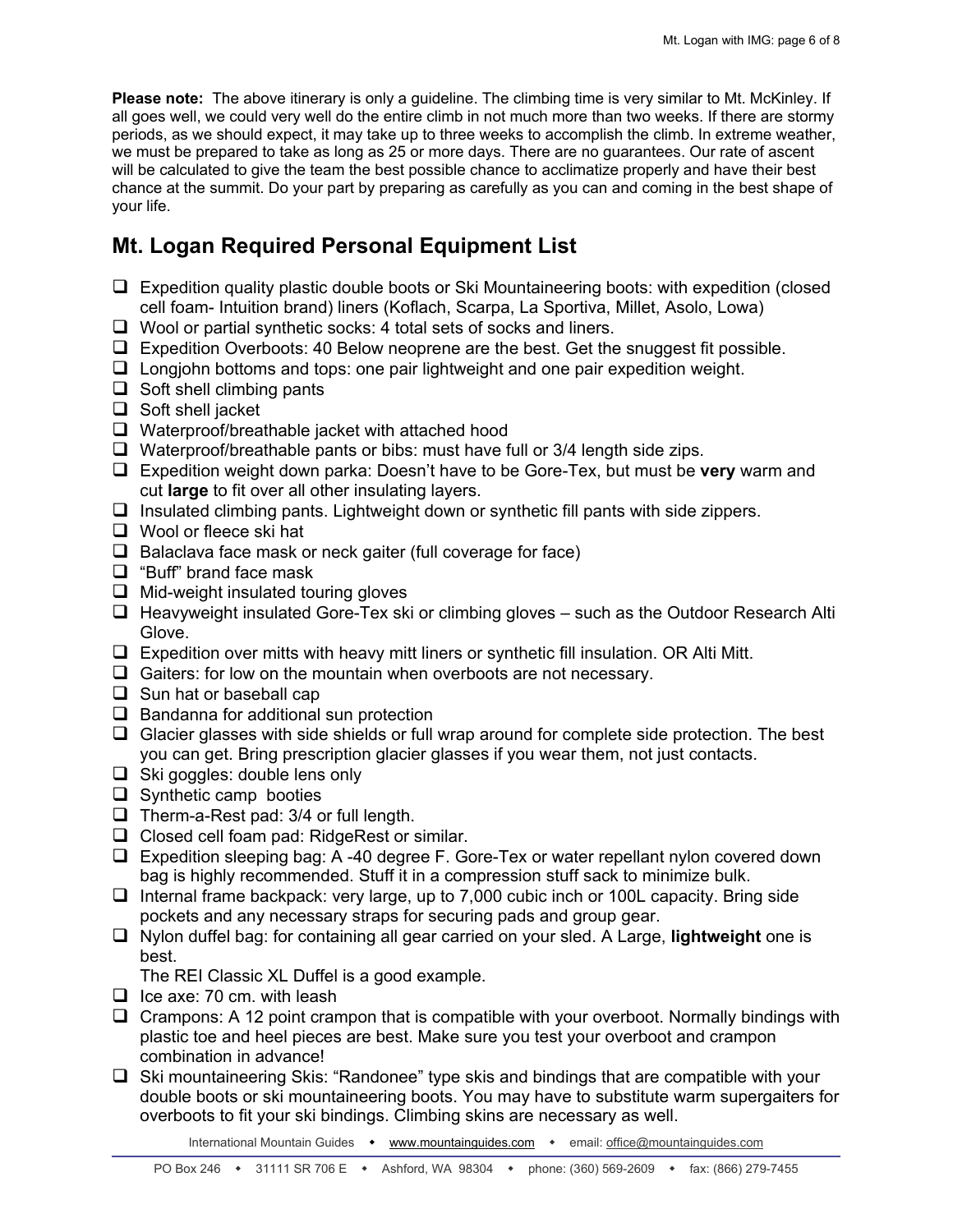- $\Box$  Option: Snowshoes\*\*\* for non-skiers. They must have a good traction device under the foot and have straps long enough to accommodate an expedition boot and overboot.
- $\Box$  Ski poles: adjustable with large ski baskets
- $\Box$  Carabiners: 7 total, including two large locking pear-shaped biners.
- $\Box$  1 mechanical ascender: rigged with harness attachment.
- $\Box$  Alpine climbing harness
- □ Sun cream: SPF 25 or greater
- $\Box$  Lip balm: two of high SPF rating
- $\Box$  Water bottles: 2 wide mouth Nalgene bottles with insulated covers. One extra pee bottle: **well marked**
- $\Box$  Large plastic bowl, large insulated cup, 2 Lexan plastic soup spoons
- $\Box$  Swiss Army knife, 2 Bic lighters
- 20 feet of 1 inch nylon webbing: used for pulling sleds. Also, about 20 feet of  $\frac{1}{4}$  inch paracord for lashing gear to your sled
- $\Box$  6 mm. perlon cord: you will need two or more small prussik loops (20 feet total).
- $\Box$  Personal First Aid Kit: for your personal needs only, to supplement our group kit. A few bandages, moleskin, blister treatment (like Band-Aid blister pads), tape as you will need for your feet, etc. Bring your choice of Tylenol, Aspirin, and/or Ibuprofen. Consult your doctor about prescription drugs and consider bringing a medication for diarrhea and Diamox for acclimatization problems. These drugs are for emergency use only and must **never** be taken without first consulting the group leader . The group medical kit will include medication for pulmonary and cerebral edema.
- $\Box$  2 rolls t.p. in Ziploc bags.
- $\Box$  Toothbrush and small tube of paste.
- $\square$  Small package of baby wipes: keep personal grooming aids to a minimum.
- $\Box$  Digital camera with large memory card; also extra batteries.
- $\Box$  Disposable hand warmers: 2 to 4 just in case.
- $\Box$  Personal snack food: group lunches will be simple and basic. Bring snack food for the trail and in the tent. I recommend dry salami, beef jerky, special cheeses, candy bars, GORP, nuts, energy bars and drink mix. Don't bring too much of any single item like Power Bars. They freeze up high and taste like chalk. Bring at least 10 lbs.
- $\Box$  Personal entertainment: One thick paperback, a small journal, an mp3 player; whatever you will enjoy whiling away the long evening hours with and the occasional storm days.
- $\Box$  Ear plugs (for better sleeping at night)
- A headlamp is **not** necessary.
- $\Box$  For Chitina: hiking shoes, jeans, an extra shirt, and a towel for the sauna. Keep it minimal. Extra travel gear will just be a burden. Bring a small, lockable duffel to leave gear in at the lodge. Mosquito repellent might be necessary.
- \*\*\* Indicates item is available for rent.

Acquire all of your equipment well in advance. Pack up your pack completely. Weigh it. If it weighs more than 50 lbs. complete, go back through all of your equipment with a fine-toothed comb. Start by eliminating unnecessary luxuries. Throw out the mp3 player, but keep the book. Bring a compact camera instead of a bulky SLR. Weigh your personal food and eliminate anything over 15 lbs. Check over your clothing for redundancy. Bring one warm soft shell jacket, one medium long john top and one pair of medium to heavyweight long johns. You **will** probably want to bring two lightweight tops, one to change halfway through the trip, but nothing else extra. Eliminate gizmos that you threw in just because you thought they might be useful: we don't all need Leatherman tools, extensive repair kits and first aid kits. Just bring the items you are likely to need yourself: a pocket knife, spare parts for your particular crampons, a small First Aid kit with blister treatment, a roll of tape, non-prescription painkillers that you normally use and